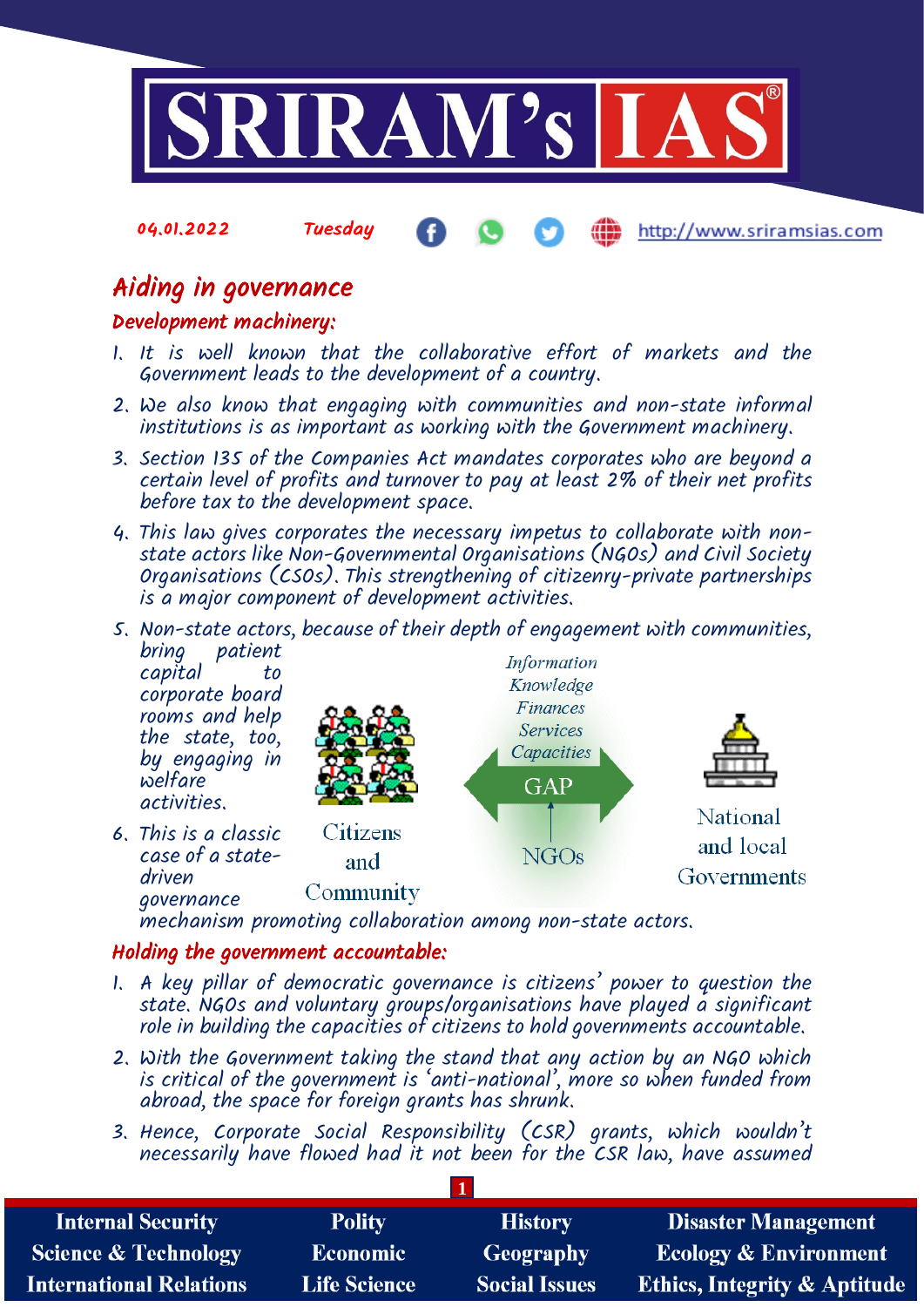

| <b>Protection</b><br>providing relief to<br>victims of disaster<br>and assisting<br>the poor | <b>Prevention</b><br>reducing people's<br>vulnerability,<br>through income<br>diversification<br>and savings | <b>Promotion</b><br>increasing<br>people's<br>chances and<br>opportunities | <b>Transformation</b><br>redressing social,<br>political and<br>economic<br>exclusion or<br>oppression |
|----------------------------------------------------------------------------------------------|--------------------------------------------------------------------------------------------------------------|----------------------------------------------------------------------------|--------------------------------------------------------------------------------------------------------|
| "Give A Man                                                                                  | "Teach A Man                                                                                                 | "Organise a                                                                | "Protect Fishing                                                                                       |
| A Fish"                                                                                      | To Fish"                                                                                                     | Fishermans' Co-Op"                                                         | & Fishing Rights"                                                                                      |

# **NGO Roles**

- Humanitarian work
- Economic Development
- Education
- Public Health
- Environmental
- Social Development
- · Agriculture
- Literacy
- Anti-Corruption
- Disaster Relief
- War Relief/Conflict **Resolution**
- Rehabilitation
- Human Rights
- $\bullet$  Peace
- Community Empowerment
- Conservation
- Land Rights
- Information Freedom
- Microfinance
- Lobbying
- Consultation

| <b>Internal Security</b>        | <b>Polity</b>       | <b>History</b>       | <b>Disas</b>       |
|---------------------------------|---------------------|----------------------|--------------------|
| <b>Science &amp; Technology</b> | <b>Economic</b>     | Geography            | Ecolog             |
| <b>International Relations</b>  | <b>Life Science</b> | <b>Social Issues</b> | <b>Ethics</b> , In |

ter Management  $y \& E$ nvironment ntegrity & Aptitude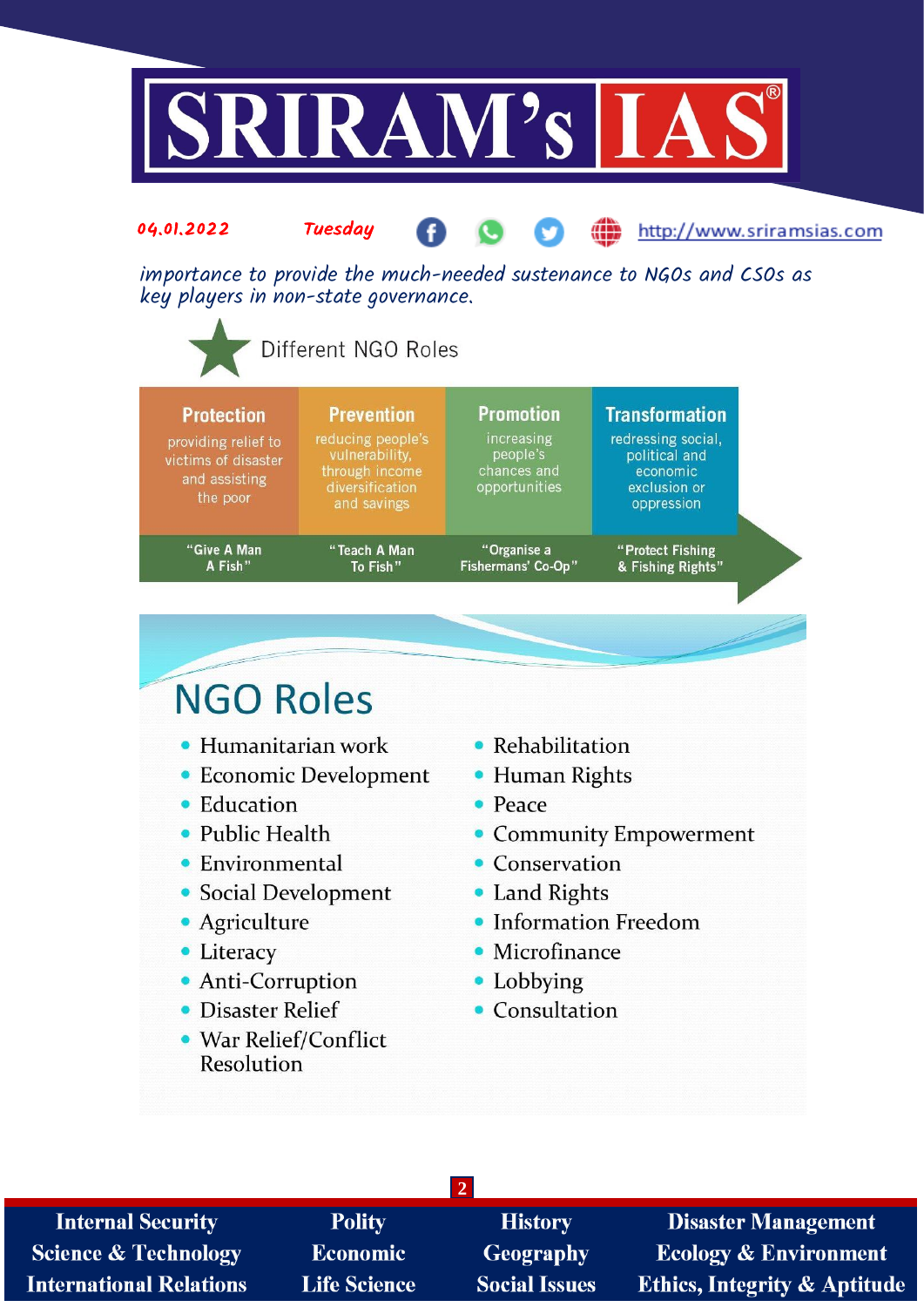

#### 04.01.2022 Tuesday http://www.sriramsias.com

## Essential cogs in the wheel

- 1. State governance should be evolving in nature. However, the Indian bureaucratic elite has little appetite for risk-taking and innovation because of the constant changing goalposts of their politician-bosses or because the quantum of work is more than what they can efficiently handle.
- 2. Bureaucrats, therefore, often take recourse to the status quo even if it is to at least get some work done and not stall everything by campaigning for change, especially in the realm of governance. There is also the fear of failure, with its deep-rooted consequence of non-risk-takers smoothly sailing to the top posts.
- 3. In such contexts, it is the non-state actor who innovates and creates breakthrough models of community engagement. They also become the vehicle to carry the demands of people to formal institutions.
- 4. We saw this in the case of the Right to Information (RTI) campaign, which became law after decades-long efforts by NGOs. The law has brought a dramatic change in the degree of transparency in India, with most Government ministries falling under its ambit.
- 5. Corporate houses, when implementing their CSR activities, and governments, when executing their flagship projects, need NGOs. It is the non-state actors, who know the lay of the land, who bridge the gap between people and firms/state.
- 6. It is common knowledge that the District Collector calls on vetted NGOs/CSOs to implement various schemes during the normal course of the day or to step in at short notice when calamities strike.
- 7. NGOs and CSOs sometimes do the heavy lift and ensure that schemes reach the last person even in the face of disaster. When non-state actors take a large load off the state's shoulder, the state can focus more on governance.

## The holy grail of development

- 1. Research shows that it is the synergy of NGOs, Government and corporates which is the holy grail of development.
- 2. NGOs and CSOs with their penetration are best suited for last-mile delivery of government schemes or implementation of a corporate house's CSR work, thus nudging one another in the path to a developmental state.
- 3. The tension between the tenets of liberty and equality is balanced by fraternity provided by the empathetic NGOs and CSOs in the journey towards a development state.

| <b>Internal Security</b>        | <b>Polity</b>       | <b>History</b>       | <b>Disaster Management</b>              |
|---------------------------------|---------------------|----------------------|-----------------------------------------|
| <b>Science &amp; Technology</b> | Economic            | <b>Geography</b>     | <b>Ecology &amp; Environment</b>        |
| <b>International Relations</b>  | <b>Life Science</b> | <b>Social Issues</b> | <b>Ethics, Integrity &amp; Aptitude</b> |